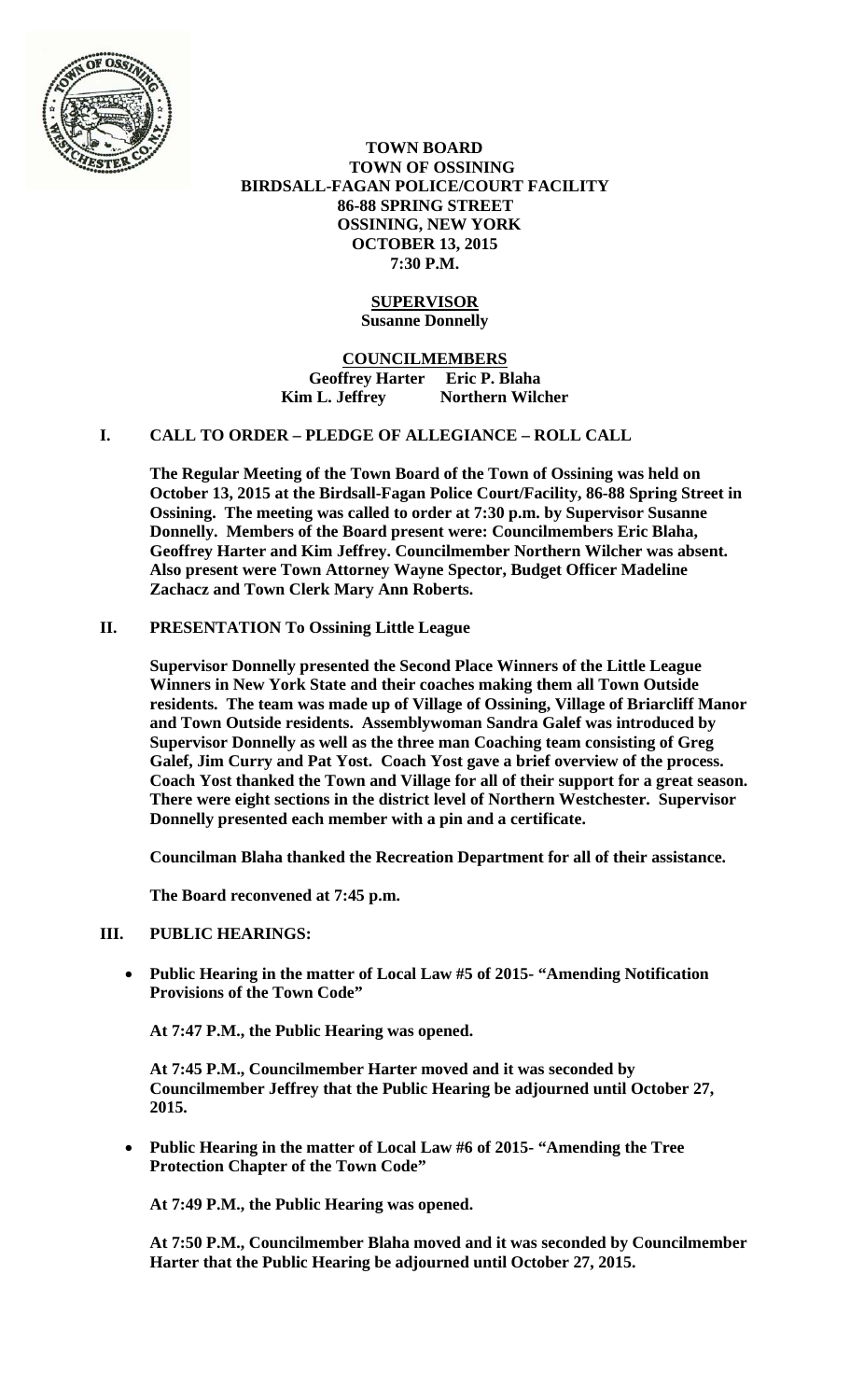**Public Hearing in the matter of Local Law #7 of 2015- "Amending the Freshwater Wetlands, Watercourses and Water Bodies Protection Chapter of the Town Code"** 

**At 7:50 P.M., the Public Hearing was opened.** 

**At 7:51 P.M., Councilmember Harter moved and it was seconded by Councilmember Jeffrey that the Public Hearing be adjourned until October 27, 2015.**

 **Public Hearing in the matter of Local Law #8 of 2015- "Amending the Steep Slope Protection Chapter of the Town Code"** 

**At 7:51 P.M., the Public Hearing was opened.** 

**At 7:51 P.M., Councilmember Harter moved and it was seconded by Councilmember Jeffrey that the Public Hearing be adjourned until October 27, 2015.**

 **Public Hearing in the matter of Local Law #9 of 2015- "Amending the Subdivision of Land and Zoning Chapters of the Town Code"**

**At 7:51 P.M., the Public Hearing was opened.** 

**At 7:51 P.M., Councilmember Harter moved and it was seconded by Councilmember Blaha that the Public Hearing be adjourned until October 27, 2015.**

 **Public Hearing in the matter of Local Law #10 of 2015- Establishment of an Architectural Review Board**

**At 7:52 P.M., the Public Hearing was opened.** 

**At 7:52 P.M., Councilmember Harter moved and it was seconded by Councilmember Jeffrey that the Public Hearing be adjourned until October 27, 2015.**

### **IV. ANNOUNCEMENTS**

**Supervisor Donnelly read the following statement:** 

**Tonight, we continue listening to the thoughts of our residents and other community members concerning the updates to our comp plan, and the supporting laws. We will be having a Board discussion next Tuesday evening at our Work Session to review your comments and what changes, if any, will be made to the final laws. We are responsible to all of our residents and business owners, and are required to take many factors into consideration when making these decisions. At the end of this process, some may not think we are going far enough, while others may think we have gone too far, and still others believe, as do I, that we have found a fair balance between all perspectives. We will continue to do our best to accomplish the goal of protecting our environment and our residents, while creating sustainable improvements and tax ratable to relieve the tax burden for all.** 

**We continue to look for feedback on the creation of an Architectural Review Board, which will give the Planning Board teeth when reviewing and commenting on plans, especially concerning the façade of proposed buildings.** 

**We have so many great projects happening around Town that will continue to enhance this community. Just to name a few:** 

**At Louis Engel Park, we are fixing a sewer line issue which caused a smell that would sometimes affect the level of enjoyment while sitting to watch a sunset or listen to a concert. We have completed that project using in-house staff from the**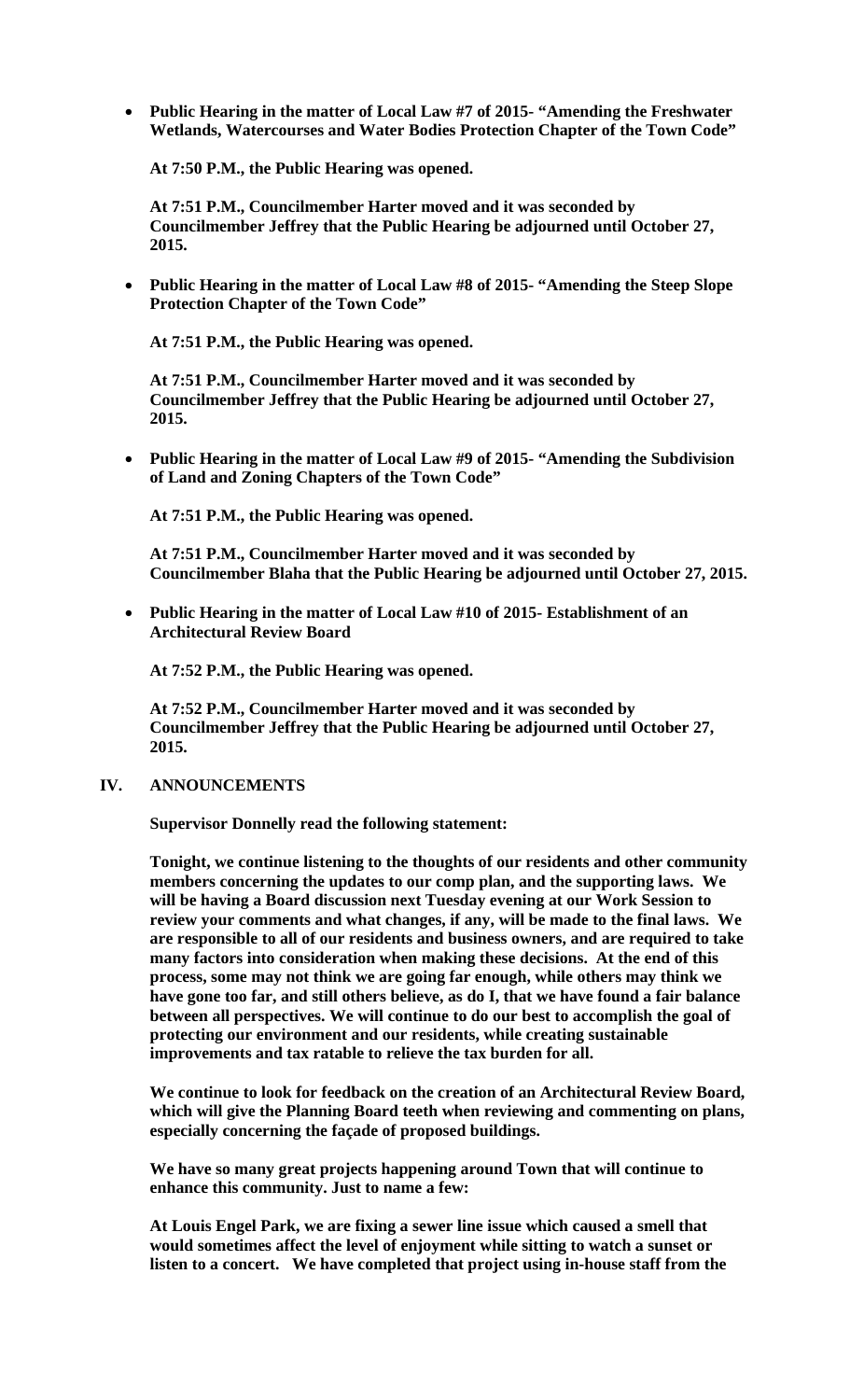**Highway Department, and we could not be more proud of their professional workmanship.** 

**Also at Louis Engel, we have removed a portion of the old railroad ties at the entrance to the sitting park in order to eliminate a tripping hazard. In the same area, we are removing the remainder of the chain link fence that runs from the comfort station to the small parking lot, and replacing it with boulders to make the park more inviting, allowing people to sit on the boulders while still ensuring some protection from the vehicles parked right at the edge of the park.** 

**We will be running an electrical line from the comfort station to the spray park as we continue our project to recycle the water at the spray park, which will not only save a great deal of water from dumping into the Hudson, which costs us financially and environmentally, but will also allow the Town to keep the spray park open longer hours.** 

**We have gotten approval from the Westchester County Department of Health for the recirculation system (such a long process between the engineering and Health Department) but we want to thank these two groups, especially the County Department of Health, for working with us to accomplish this goal.** 

**We managed to pave six roads this year without bonding (taking out loans), a project made possible due to tight budget controls and the police contract with the Village of Ossining, supplemented by \$160,000 in CHIPS money.** 

**In Cedar Lane Park, we have begun the process of running electrical lines in order to have the Pavilion and comfort station operational again, as well as re-energize some street lights (LED, of course).** 

**We could not be more proud of our staff as well as our IMA partners.** 

**While all of these physical projects progress, we are busy behind the scenes, hard at work on our 2016 Budget. This process is important because it affects everyone, from our residents and commercial property owners, to our employees and vendors. We are responsible for keeping the taxes in line, not because the state government tells us to, but because it is the right thing to do. We need to treat our employees fairly and maintain appropriate staffing levels, while also holding each of them responsible to get their jobs done in a timely manner, with an eye towards customer service and safety as their top priorities. We need to work with our vendors to ensure every tax dollar is used efficiently, and that we continue to get the best bang for our buck.** 

**Quality of life is a top priority for this Town Board, not only in how we provide dayto-day services, but also in how we spend the tax dollars we collect. It is never about an individual or group- it is, and will continue to be, about what is best for the majority. Every job function, every activity, every project must be reviewed on an annual basis to determine how it contributes to running an effective government, and how it helps to accomplish our goal of making the Town of Ossining a better place for our residents and business owners.** 

**Just some of the questions:** 

- **How can we provide the services that our residents and commercial property owners deserve without burdening the taxpayers?**
- **How can we continue to attract good businesses into our community?**
- **How can we attract visitors to our community, and convince them to spend their hard earned money with our local businesses?**
- **How can we compel the State of New York to review the unfunded mandates imposed on us, our school districts and our Villages, and do a true evaluation to**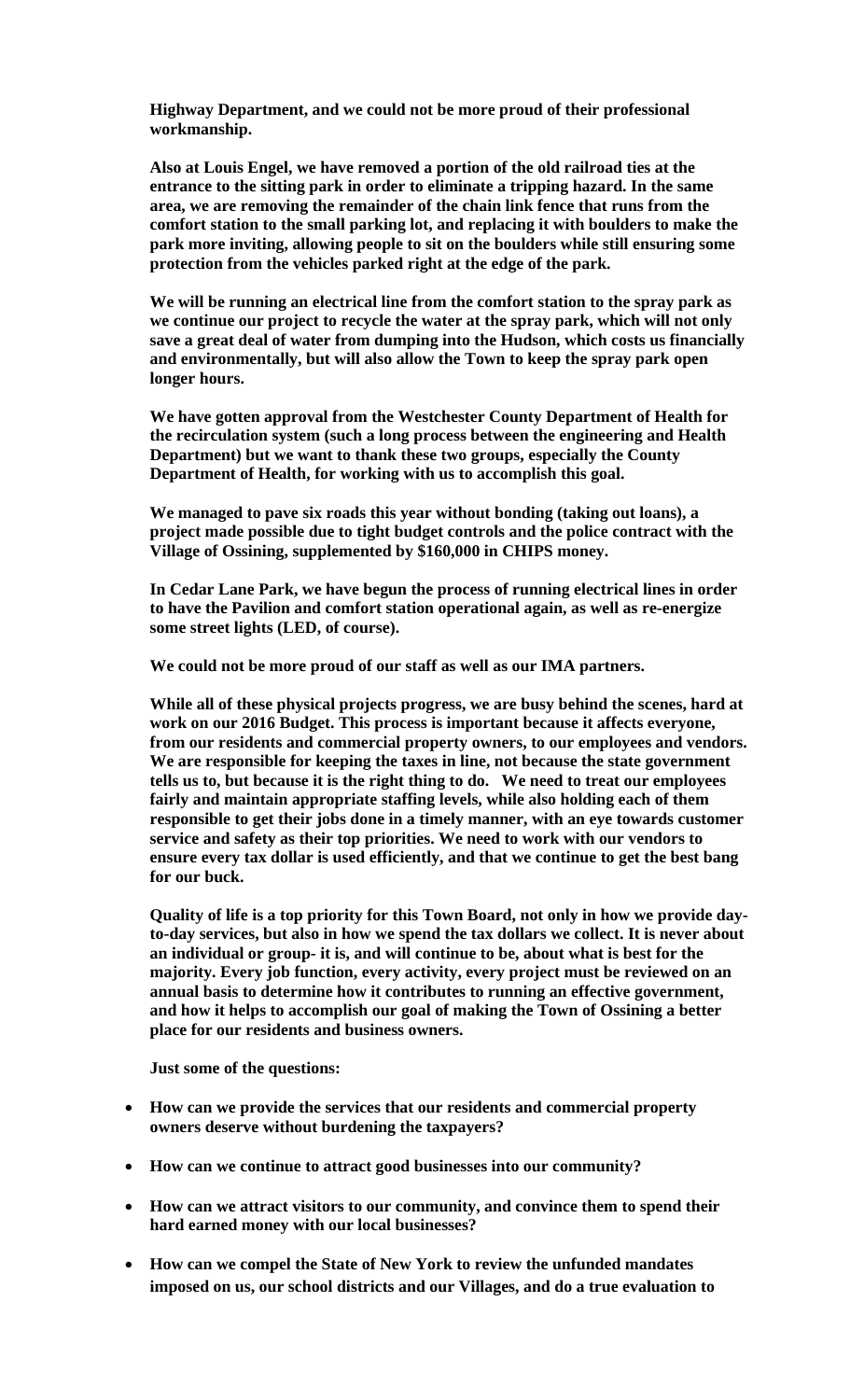**make sure they are necessary and not just a carryover of "we've always done it that way"?** 

**This Board is proud of the steps it has taken to create more of a business atmosphere when dealing with evaluations and restructuring of departments. We make no decisions in a vacuum, but only act after conducting in-depth research, paired with a great deal of discussion, and a lot of advice. No decisions are easy to implement when they involve programming and personnel, but we encourage each of you to make sure you have the facts and look at our research (most of it is on the Town web page) before you come to a conclusion on any issue. When the information is spun by individuals or small groups with agendas, the outcomes may seem unfair, but with the correct information, you may better understand our choices even if you still don't agree with them. Never has anyone in this administration acted on behalf of a personal agenda, behaved vindictively or acted without reason- decisions are made because they are, and will continue to be, good business decisions.** 

**We will continue to make business decisions as we work on the 2016 budget to ensure taxpayers of this great community, as well as the next administration, will have a sound budget dependent on everyone doing a fair day's work for a fair day's pay. Watch for our budget announcements at the end of October.** 

**Councilmember Jeffrey announced the Senior Fair which will take place on Thursday, October 15, 2015 at the Joseph G. Caputo Community Center from 10 a.m. to 2 p.m. and is sponsored by Senator Carlucci and Assemblywoman Galef. Senior Nutrition will also be in involved in the program for our seniors.** 

**Councilmember Blaha announced that the Ossining High School Drama Club will be performing Othello on Wednesday at 4 p.m. ; Thursday at 7 p.m. and on the weekend. Donations are requested.** 

**Supervisor Donnelly stated that there is a 4 foot gap between the Ossining Boat and Canoe Club and Harbor Square. Ginsberg Development has put in a drainage system and a retaining wall to alleviate the problem.** 

#### **V. PUBLIC COMMENT ON AGENDA ITEMS**

## **VI. BOARD RESOLUTIONS**

#### **A. Approval of Minutes-Regular Meeting**

**Councilmember Jeffrey moved and it was seconded by Councilmember Harter that the following be approved:** 

**Resolved, that the Town Board of the Town of Ossining hereby approves the September 22, 2015, Minutes of the Regular Meeting as presented.** 

#### **Motion Carried: Unanimously**

#### **B. Approval of Minutes-Special Meeting**

**Councilmember Jeffrey moved and it was seconded by Councilmember Harter that the following be approved:** 

**Resolved, that the Town Board of the Town of Ossining hereby approves the October 2, 2015, Minutes of the Special Meeting as presented.** 

 **Motion Carried: Unanimously** 

#### **C. Approval of Voucher Detail Report**

**Councilmember Blaha moved and it was seconded by Councilmember Jeffrey that the following be approved:**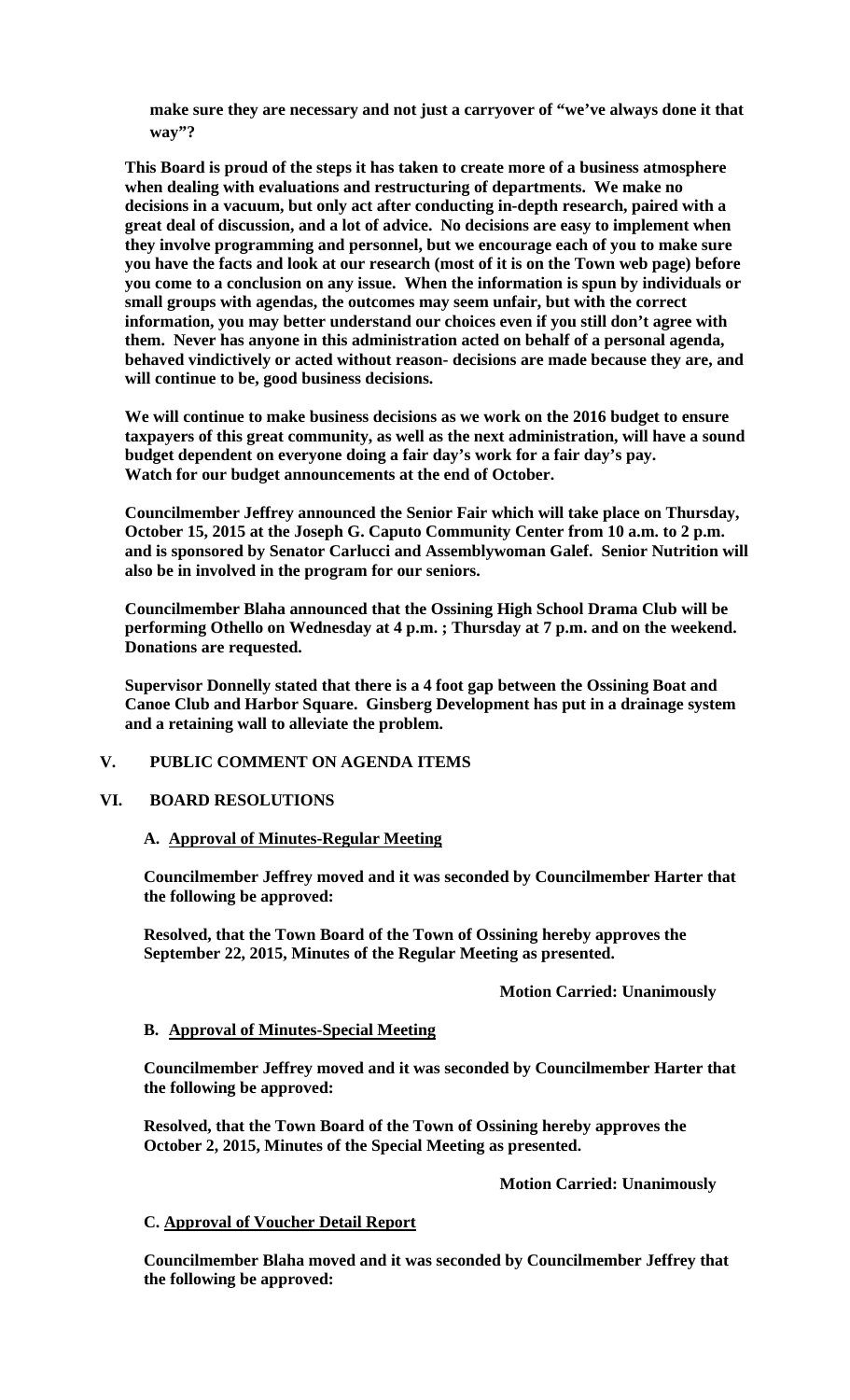**Resolved, that the Town Board of the Town of Ossining hereby approves the Voucher Detail Report dated October 13, 2015 in the amount of \$658,348.62.** 

 **Motion Carried: Unanimously** 

## **D. Sewers - Approval of Ossining Consolidated Sewer District Extension – Norah Eliasson, 73 Morningside Drive**

**Councilmember Harter moved and it was seconded by Councilmember Jeffrey that the following be approved:** 

**Whereas, a Petition for the extension of Ossining Consolidated Sewer District located at 73 Morningside Drive in the Town of Ossining, Westchester County, New York, dated August 27th, 2015 has been presented to the Town Board by Norah Eliasson; and** 

**Whereas, an Order was duly adopted by the Town Board on September 8th, 2015 reciting the filing of said Petition, the boundaries of the proposed sewer extension,**  the improvements proposed and the cost thereof, and specifying September 22<sup>nd</sup>, **2015 at 7:30pm in the Police/Court facility, 86-88 Spring Street, Ossining, New York as the date, time and place where the said Board would hold a Public Hearing to consider the Petition and to hear all persons interested in the subject matter thereof concerning the same; and** 

**Whereas, such Order was duly posted and published as required by law; and** 

**Whereas, a public hearing on the matter was duly held by the Town Board on September 22nd, 2015 where discussion of the matter was had, and all persons interested were given the opportunity to be heard; and** 

**Whereas, pursuant to Section 194 (6) of the Town Law, the approval of the State Comptroller is not required since the entire burden of the financing of the proposed extension is to be borne by the Petitioner, and there is to be no financing borne by the Town of Ossining, the Ossining Consolidated Sewer District, or any prior extensions thereof;** 

**Now, Therefore, Be It Resolved (a) that the petition is signed and acknowledged as required by law; (b) that all the property and property owners within the proposed extension are benefited thereby; (c) that all the property and property owners benefited thereby are included and (d) that it is in the public interest to grant the relief sought; and it is further** 

**Resolved, that the extension of the Ossining Consolidated Sewer District in the Town of Ossining, Westchester County, New York, as proposed in the Petition, be and the same is hereby approved, and that the said sewer district extension include the property as described in the said Petition; and it is further** 

**Resolved, that the Town Clerk shall, within ten (10) days after adoption of this Resolution, file certified copies thereof in duplicate in the Office of the State Department of Audit and Control at Albany, New York, and record a certified copy in the Office of the Clerk of the County of Westchester.** 

 **Motion Carried: Unanimously** 

## **E. Highway Department - Awarding Bid for Surplus 2007 Freightliner**

**Councilmember Jeffrey moved and it was seconded by Councilmember Harter that the following be approved:**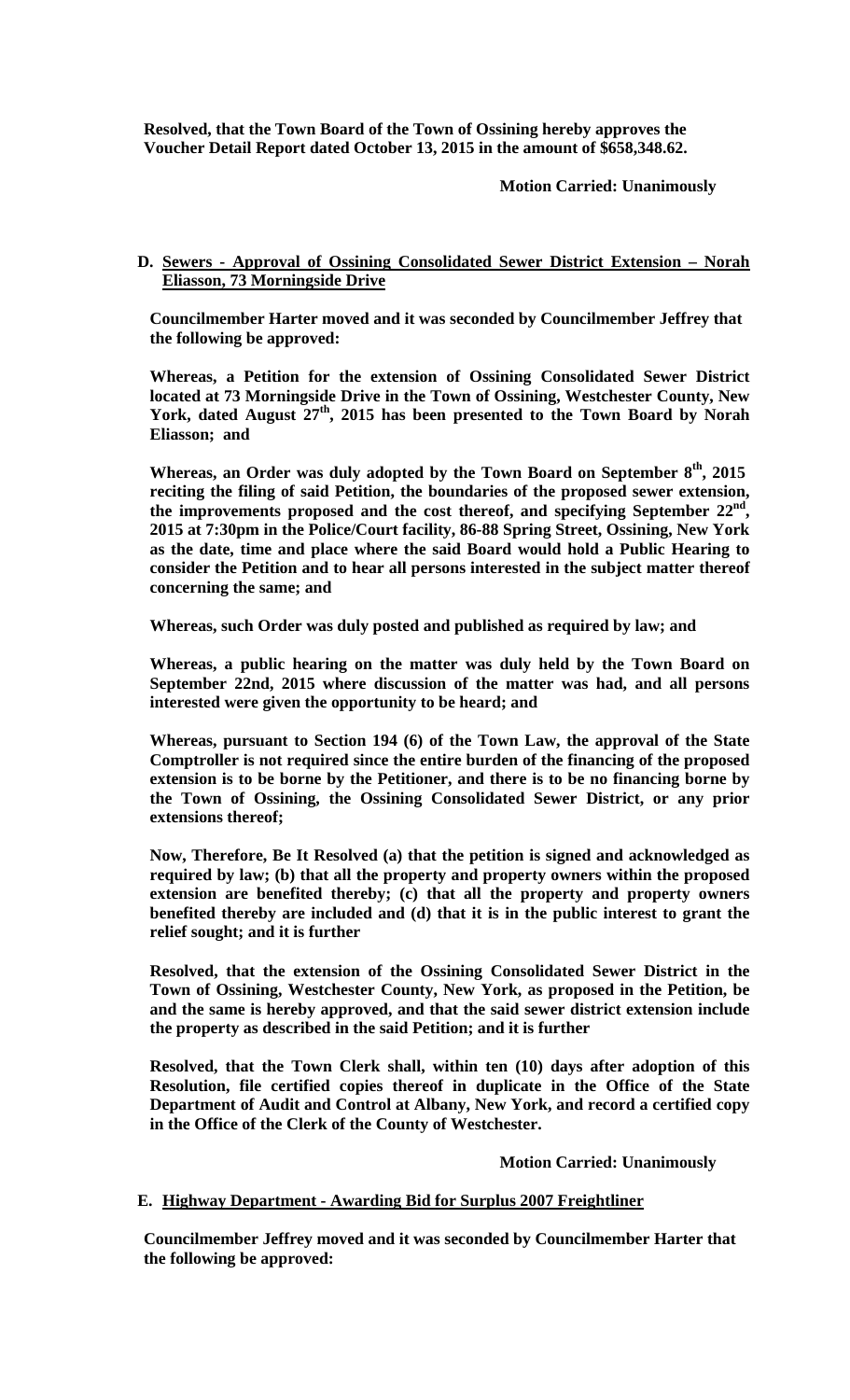**Whereas, the Town Board, by resolution on September 8th, 2015, solicited bids for the conversion of a Surplus 2007 Freightliner US Army Ten-Wheeler Truck Tractor into a Heavy-Duty Dump Body, and furnish and install a Duraclass Body, to be**  opened in the Office of the Town Clerk on Monday, October 5<sup>th</sup>;

**Therefore be it Resolved, that the Town Board of the Town of Ossining hereby awards the bid to the lowest responsible bidder, namely Amthor Welding Service, Inc., 20 Osprey Lane, Gardiner NY, in the amount of \$32,800, pending review of, and approval by, the Town Attorney.** 

### **Motion Carried: Unanimously**

## **F. Finance- Capital Project #2015-2194- Cedar Lane Park Electric Restoration**

**Councilmember Jeffrey moved and it was seconded by Councilmember Harter that the following be approved:** 

**Resolved, that the Town Board of the Town of Ossining authorizes the establishment of Capital Project #2015-2194, entitled "Cedar Lane Park Electric Restoration" with a project budget of \$60,000 to be funded by \$50,000 in grant funding and \$10,000 in General Fund Balance.** 

 **Motion Carried: Unanimously** 

## **G. Budget Adjustment – Capital Projects #2015-2193**

**Councilmember Blaha moved and it was seconded by Councilmember Harter that the following be approved:** 

**Whereas, the Town opened Capital Project #2015-2193 entitled "2015 Street Paving Project" with an original budget of \$488,430; and** 

**Whereas, the Town Board hereby authorizes the appropriate budget adjustment, reflected below.** 

| Decrease<br>Increase | 020.1990.0400 Contingency<br>020.9901.0914 Transfer to Highway | \$200,000<br>\$200,000 |
|----------------------|----------------------------------------------------------------|------------------------|
|                      |                                                                |                        |
| Increase             | 031.0031.5034 Transfer from TOV                                | \$200,000              |
| Increase             | 031.0031.4795 Fund Balance                                     | \$88,430               |
| Increase             | 031.9901.0906 Transfer to Capital Fund                         | \$288,430              |
| Increase             | 037.5110.2193 2015 Street Paving Project 2193                  | \$448,430              |
| Increase             | 037.0037.3501.0193 CHIPS Funding                               | \$160,000              |
| Increase             | 037.0037.5035.0193 Transfer from Highway Fund                  | \$288,430              |

#### **Motion Carried: Unanimously**

## **H. Agreement – USI Consulting Group**

**Councilmember Harter moved and it was seconded by Councilmember Blaha that the following be approved:** 

**Whereas, all government agencies are required to comply with regulations by the Government Accounting Standards Board (GASB); and** 

**Whereas, GASB has released the statement GASB 45, which concerns methods for accounting for other post employment benefits, requiring all government agencies to comply with this regulation within a time frame that is dependent on the size of each municipality; and** 

**Whereas, in order to meet the requirements of GASB 45, each municipality is required to hire an Actuary; and**